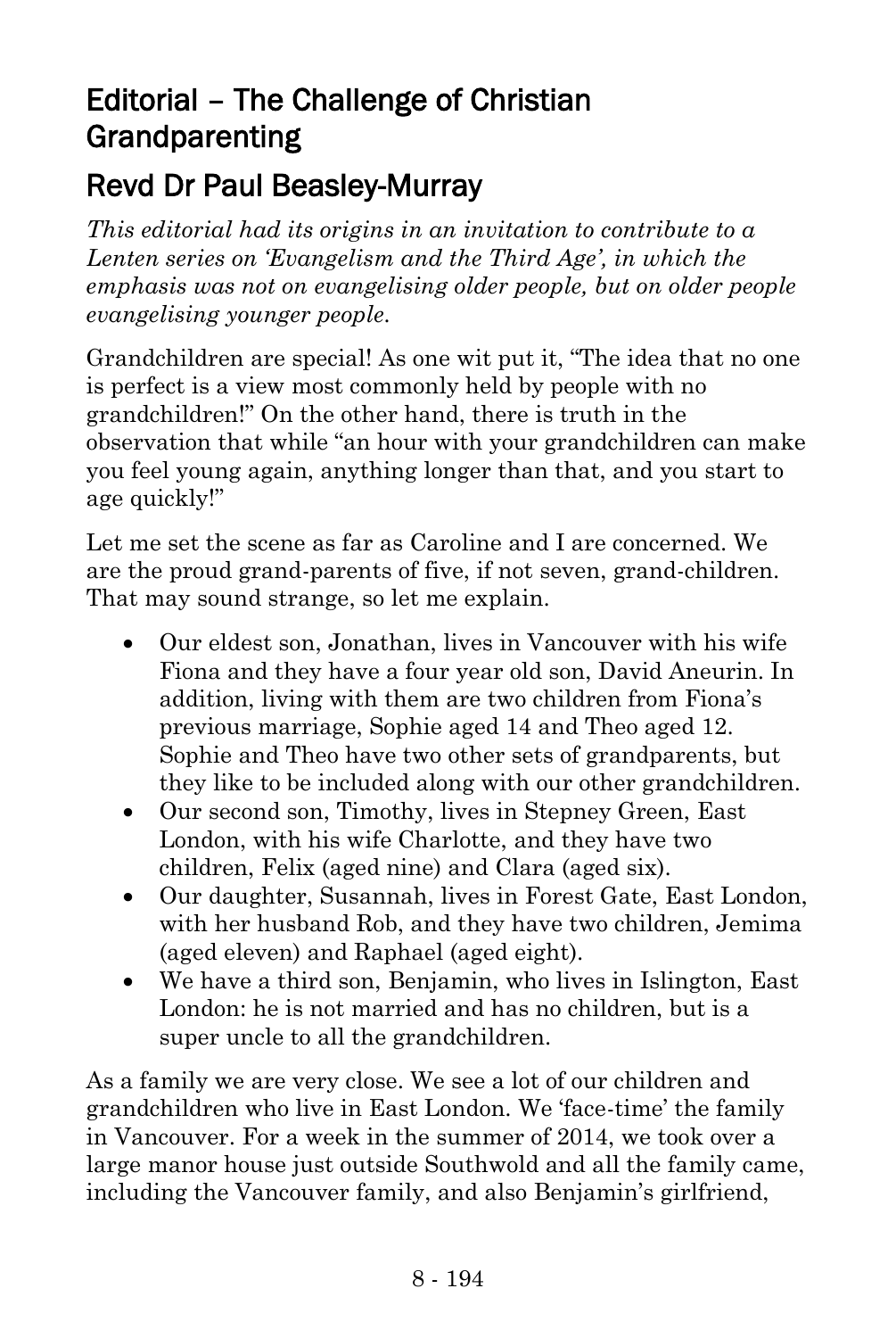Kathryn. This summer, at the request of the family, we shall do the same again.

So we get together, but none of our children live locally. Unlike some, we are not able to look after our grandchildren on any regular basis. Caroline is still at work and, although I am retired, I am still heavily involved in ministry. We are there for emergencies and for holidays, but not on a daily or weekly basis.

There is a further fact you need to know. Without exception all our children have had a bad experience of church and, as a result, our grandchildren do not normally go to church. As one of my sons put it following a disastrous experience of church: "If this is institutional Christianity, then you can stuff it". This fills us with great sadness, because at one stage our children were keen Christians. It also underlines the important challenge we have in seeking to share our faith with our grandchildren.

So how do we rise to the challenge before us? Let me give you some very ordinary examples of how we try to bless our grandchildren:

- It goes without saying that we pray for them. It has been said that the greatest gift we can give to our grandchildren is our time and our prayers.
- When they come to visit us, we always say grace at meals, and we try to begin the day with a prayer and a reading. We also pray with them before they go to sleep.
- In the spirit of the Shema (Deut 6.4-7), we make opportunities to talk to them about God and his love.
- If they are with us over a Sunday, we try to take them to church, but changing churches has made things difficult in that respect.
- With our encouragement they all come to church on Christmas Day
- We buy them Christian books: for instance, recently I gave Jemima a copy of Corrie ten Boom's *No Hiding Place*, which she thoroughly enjoyed.
- We give them Christian Advent calendars and Fairtrade Christian Easter eggs which tell the story of Easter.
- Before the grandchildren open their Christmas presents around the tree, we have developed a tradition that first I read Luke's account of the birth of Jesus (Luke 2.1-7) and then we have a prayer together.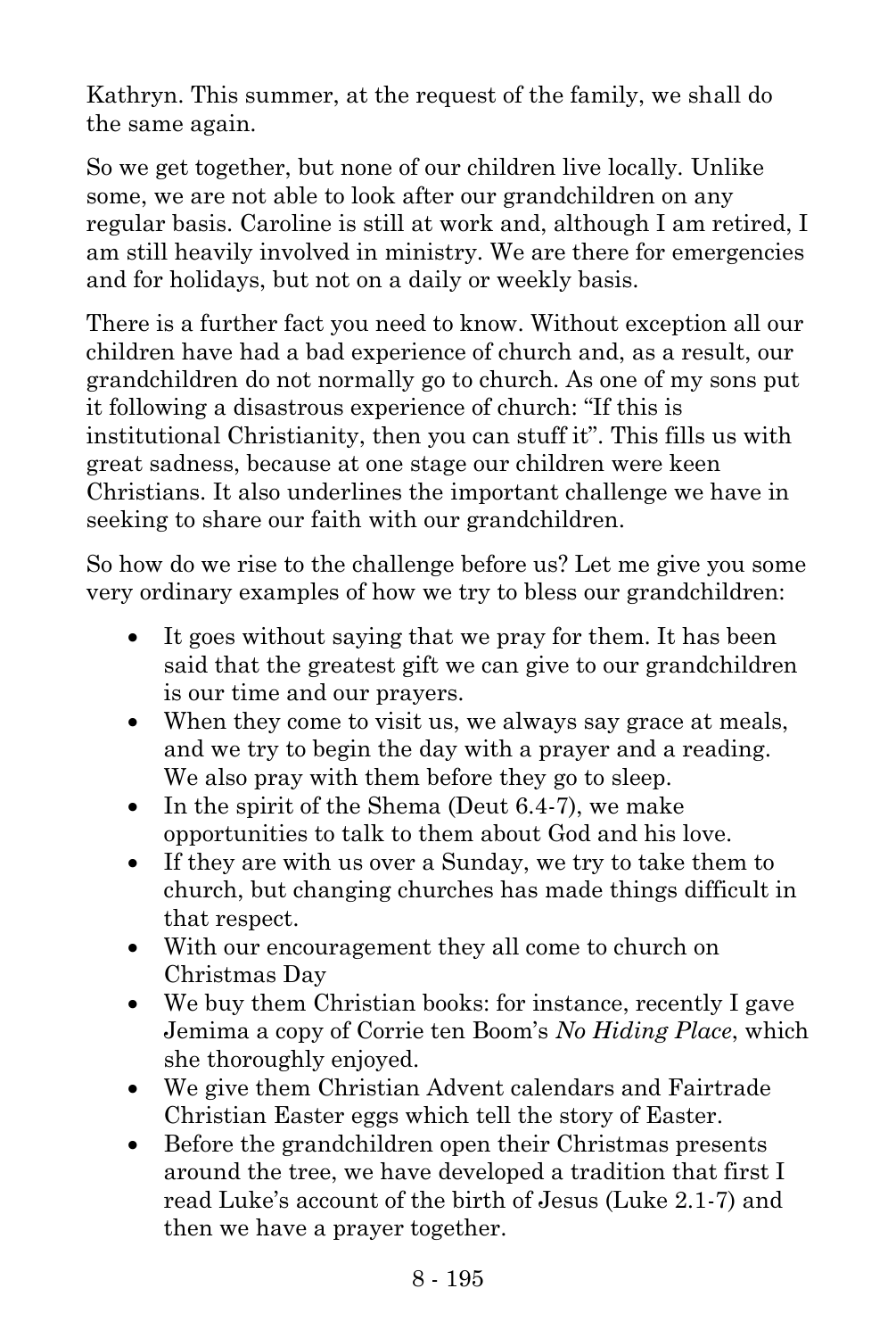- We try to be creative in how we share our faith. In the runup to Easter 2012, I emailed my grandchildren every day for 28 days. Each email contained a picture, a few verses of Scripture, and a prayer, featuring the passion, death and resurrection of Jesus. In 2014 when, for a period of seven weeks, I was engaged in ministry in Australia and New Zealand, I sent them a weekly instalment of 'Grandpa's Adventures' – each instalment included a reflection on some aspect of God at work in his world.
- This year the family came together to celebrate Caroline's birthday. Instead of going to church, we held a family service at home. With the help of a printed order of service, we sang 'All things bright and beautiful', 'Jesus loves me this I know', and 'The wise man built his house upon the rock'. I read to the children the tale of two sons as contained in the Scripture Union book, *The Ten Must Know Stories*, a copy of which I then gave to each family – it was amazing to see how intently the children listened. And of course we prayed together.
- With my grandchildren in mind I have written an autobiography. Entitled *This is my story*, it tells not just the story of my life, but also the story of my faith-journey. Some of you will recognise the source of inspiration for the title – 'This is my story, this is my song, praising my Saviour all the day long'. In due course I intend to give each of them a hard copy, but will wait until they are old enough to appreciate it.<sup>119</sup>

It is a real challenge to be a Christian grand-parent. I read of an American Presbyterian minister working in one of the more deprived areas of New York who said: "We never tell the kids to say 'Our Father' in the Lord's Prayer, because most of their fathers are alcoholic or absent. The person who represents God to them most of all was their grandmother". That is a sobering thought, but the truth is that grandmothers, and grandfathers for that matter, can have a real influence on their grandchildren's understanding of God. As Paul reminded his young friend Timothy: his faith had in the first place been shaped by not just by

l

<sup>119</sup> Initially envisaged as a private publication, *This is my Story* (Wipf & Stock, Oregon) is due to be published in 2018.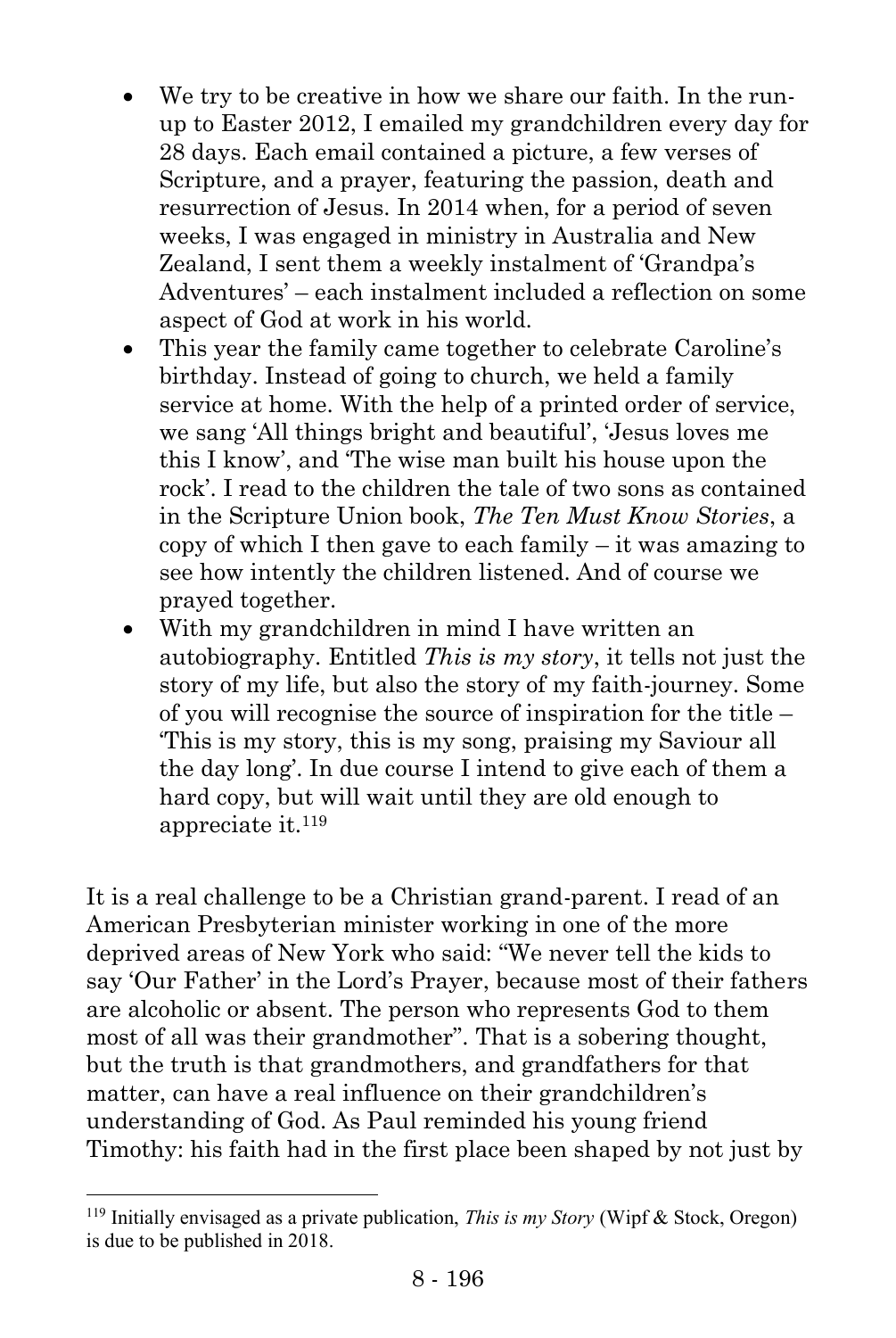his mother Eunice, but also by his grandmother, Lois  $(2 \text{ Tim } 1.5.$ See also 3.14).

When Jemima, our first grandchild was born, I read a book entitled *Grand-parenting – the Agony and the Ecstasy,* by an American author called Jay Kessler. I later wrote an article in which I reflected on five nuggets of wisdom I discovered there.

- *"*We cannot stop the passage of time…. We can merely learn to accept our new roles graciously". Yes, I said, there is wisdom in that. In one sense, few of us want to become a grandparent – it's a sign we are getting old, yet none of us can turn the clock back. Far better to accept graciously the challenge of our new calling.
- "We've had our shot at parenting. Now, as grandparents, we become a support to our children as they attempt the confusing and demanding task of parenting". That's so true. I guess I'll find that there are times when I am tempted to interfere in upbringing, but my new role is to affirm and cheer on parents.
- "We need to restore the values, loyalties and security of family life to provide an environment in which children can grow up safe and healthy to become what God intended them to be". Yes, indeed. Sadly, we live in a world where many families break-down, where many grandchildren are confused and hurt and often filled with anger, resentment, and perhaps even guilt as a result of their parents' divorce. In such situations grandparents have a special stabilizing role to play.
- "We can't change society, but what we can do, as grandparents, is to provide for them a solid moral framework, based on biblical principles, to help them establish their own moral standards". True again. We can't control what our grandchildren see and hear and experience. We can, however, listen. We can empathize with their struggles, we can offer them guidelines.
- "We cannot spare them most of the struggles and failures of life. We can, however, demonstrate that, after a long life filled with battles and victories, we can come out on the other side and do so with grace". Even more true. Grandchildren aren't impressed with grandparents who are forever moralising! What really counts is to see and hear